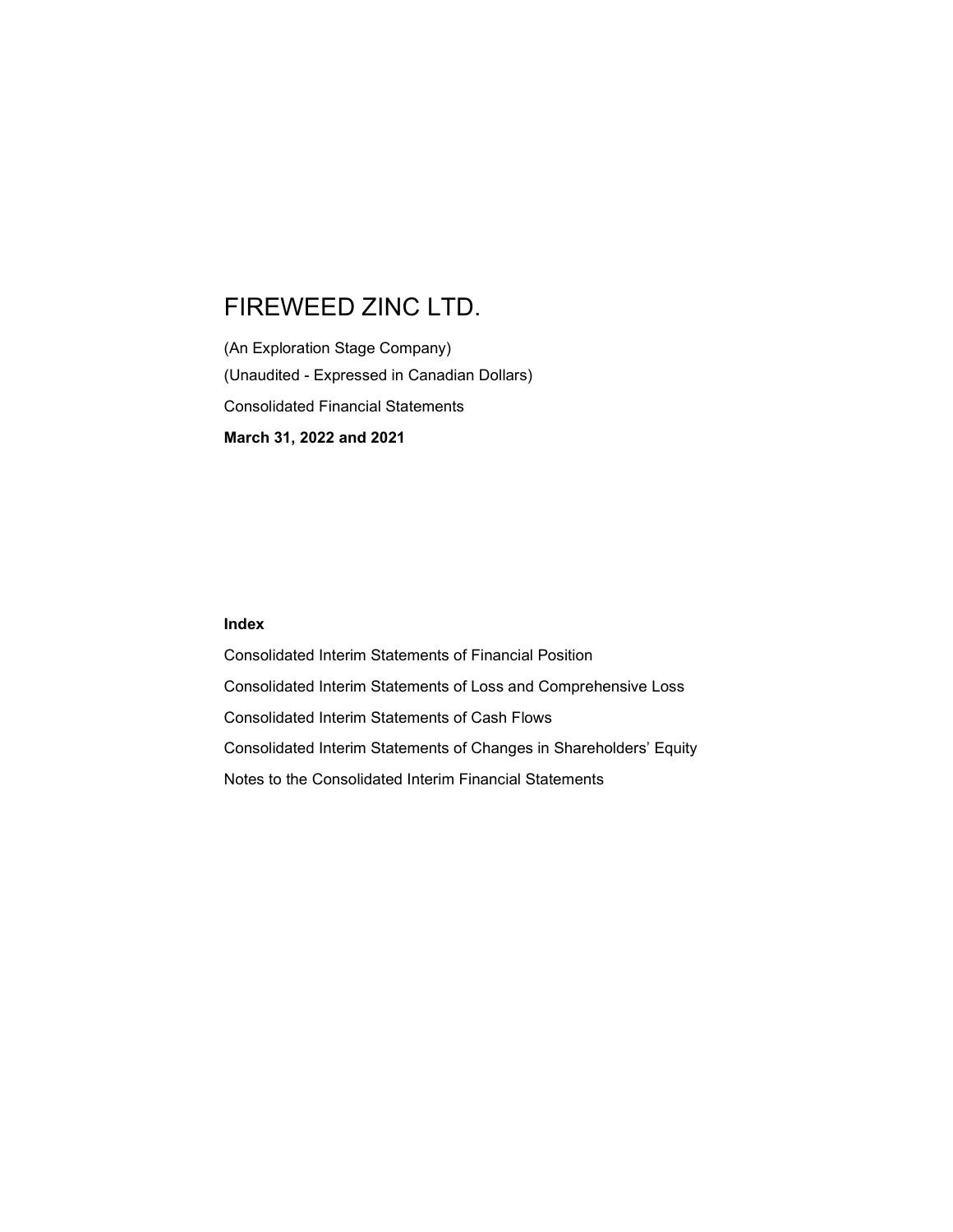# Notice of non-review of condensed consolidated interim financial statements

In accordance with National Instrument 51-102 Continuous Disclosure Obligations of the Canadian Securities Administrators, notice is given that the attached condensed consolidated interim financial statements for the threemonth period ended March 31, 2022 have not been reviewed by the Company's auditors.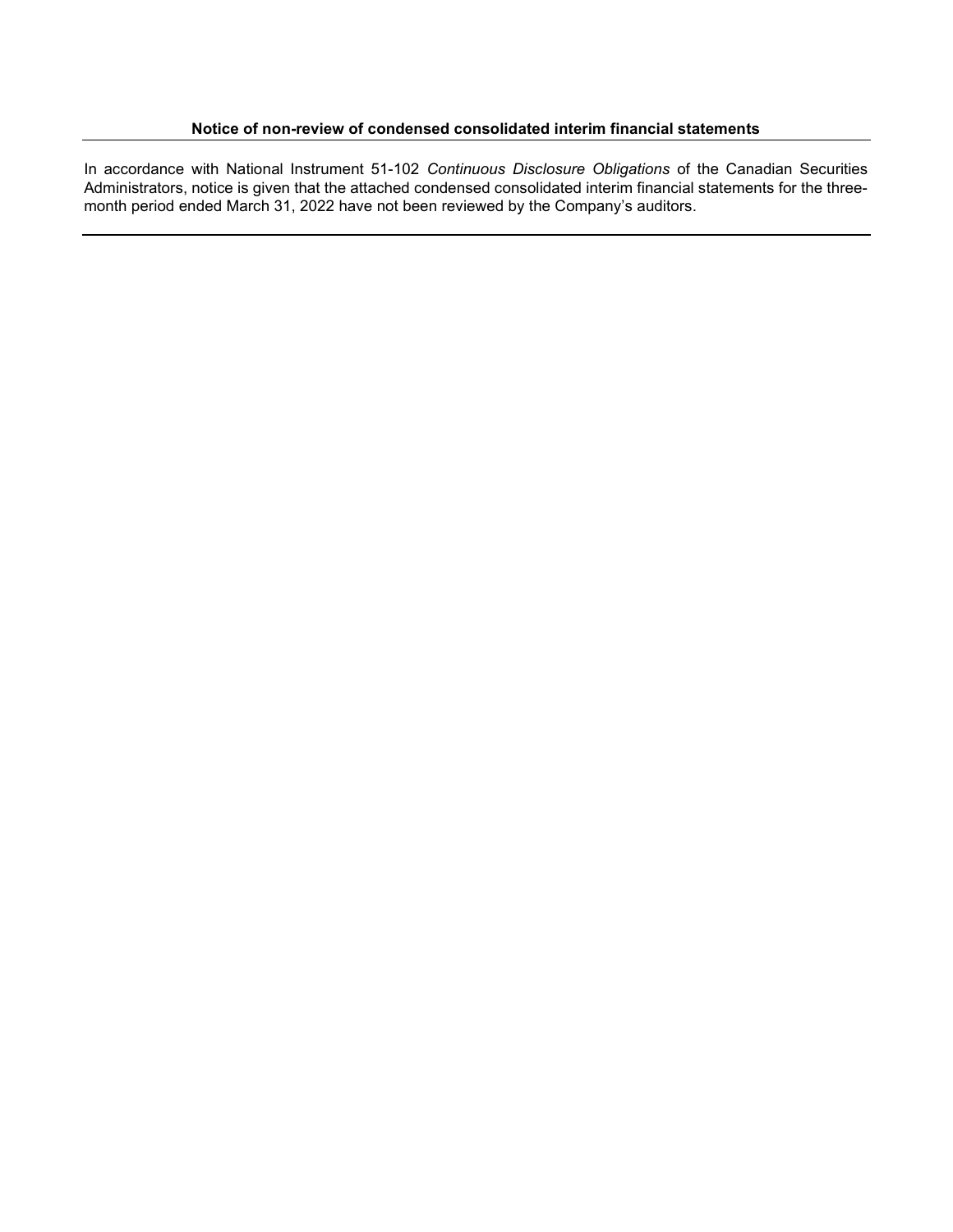Unaudited Consolidated Statements of Financial Position (Expressed in Canadian Dollars)

As at

|                                                                                                      |          | March 31,          | December 31,     |
|------------------------------------------------------------------------------------------------------|----------|--------------------|------------------|
|                                                                                                      | Note(s)  | 2022               | 2021             |
| <b>Assets</b>                                                                                        |          |                    |                  |
| Current assets:                                                                                      |          |                    |                  |
| Cash                                                                                                 |          | \$<br>6,964,663    | \$<br>8,179,833  |
| Receivables                                                                                          |          | 56,251             | 340,843          |
| Prepaid expenses                                                                                     |          | 262,385            | 213,744          |
|                                                                                                      |          | 7,283,299          | 8,734,420        |
| Equipment                                                                                            | 5        | 158,556            | 168,965          |
| Reclamation bond                                                                                     |          | 39,596             | 39,596           |
| Exploration and evaluation assets                                                                    | 4        | 12,643,437         | 12,088,437       |
|                                                                                                      |          | \$<br>20,124,888   | \$<br>21,031,418 |
| <b>Current liabilities:</b>                                                                          |          |                    |                  |
| Accounts payable and accrued                                                                         | 6,11     |                    |                  |
| liabilities                                                                                          |          | \$<br>581,325      | \$<br>870,230    |
|                                                                                                      |          | 581,325            | 870,230          |
| Long-term loan payable                                                                               | 7        | 40,000             | 40,000           |
| Flow-through premium liability                                                                       | 8        | 943,262            | 1,009,721        |
| Rehabilitation provisions                                                                            | 9        | 367,577            | 366,268          |
|                                                                                                      |          | 1,932,164          | 2,286,219        |
| Shareholders' equity:                                                                                |          |                    |                  |
| Capital stock                                                                                        | 10       | 50,333,511         | 50,028,511       |
| Options reserve                                                                                      | 10       | 2,339,535          | 2,234,287        |
| Warrants reserve                                                                                     | 10       | 172,187            | 172,187          |
| Deficit                                                                                              |          | (34, 652, 509)     | (33,689,786)     |
|                                                                                                      |          | 18, 192, 724       | 18,745,199       |
|                                                                                                      |          | \$<br>20,124,888   | \$<br>21,031,418 |
| Nature and continuance of operations (Note 1)<br>Commitment (Note 15)<br>Subsequent events (Note 16) |          |                    |                  |
| On behalf of the Board:                                                                              |          |                    |                  |
| "Brandon Macdonald"                                                                                  | Director | "George Gorzynski" | Director         |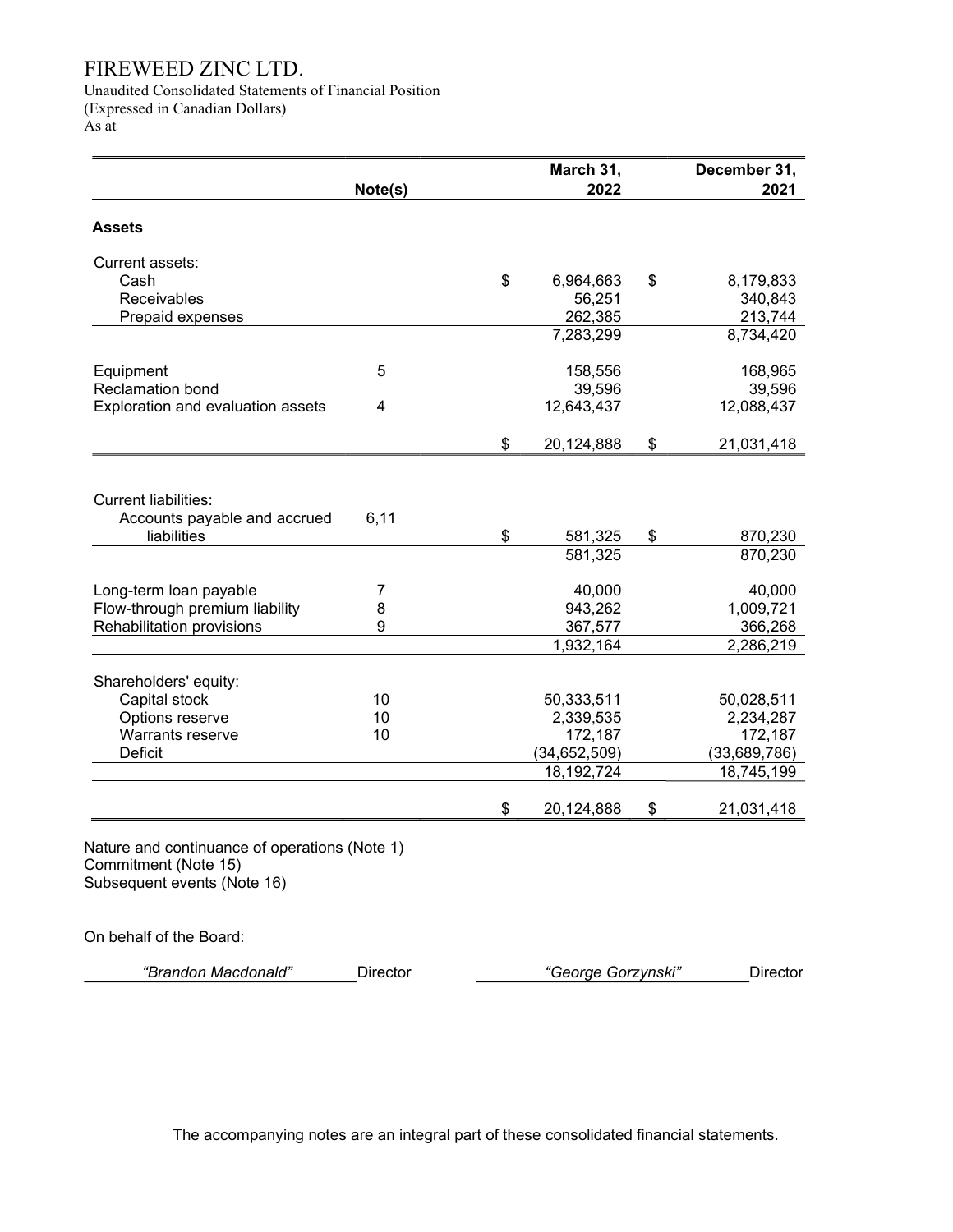Unaudited Consolidated Statements of Loss and Comprehensive Loss (Expressed in Canadian Dollars)

For the three months ended

|                                                                             |          | <b>Three Months Ended</b> |                |    |                |
|-----------------------------------------------------------------------------|----------|---------------------------|----------------|----|----------------|
|                                                                             | Note(s)  |                           | March 31, 2022 |    | March 31, 2021 |
| <b>Expenses</b>                                                             |          |                           |                |    |                |
| Consulting and management                                                   | 11       | \$                        | 235,188        | \$ | 128,660        |
| Depreciation                                                                | 5        |                           | 10,409         |    | 8,123          |
| Director and committee fees                                                 | 11       |                           | 30,750         |    | 30,750         |
| Exploration and evaluation                                                  | 4        |                           | 441,069        |    | 698,240        |
| Investor relations and corporate                                            |          |                           |                |    |                |
| development                                                                 | 11       |                           | 114,857        |    | 81,651         |
| Insurance                                                                   |          |                           | 15,613         |    | 3,750          |
| Office and payroll                                                          |          |                           | 19,200         |    | 5,877          |
| Professional fees                                                           |          |                           | 16,124         |    | 15,766         |
| Rent                                                                        |          |                           | 22,508         |    | 16,341         |
| Share-based compensation                                                    | 10,11,15 |                           | 105,248        |    | 62,821         |
| Transfer agent & filing fees                                                |          |                           | 20,859         |    | 24,565         |
| Travel                                                                      |          |                           | 3,871          |    | 690            |
|                                                                             |          |                           | (1,035,696)    |    | (1,077,234)    |
| Accretion on rehabilitation provision                                       | 9        |                           | (1,309)        |    | (396)          |
| Amortization of flow-through                                                |          |                           |                |    |                |
| liability                                                                   | 8        |                           | 66,459         |    |                |
| Foreign exchange                                                            |          |                           | (1, 371)       |    | (3,627)        |
| Interest income                                                             |          |                           | 9,194          |    | 3,967          |
|                                                                             |          |                           |                |    |                |
| Loss and comprehensive loss for the                                         |          |                           |                |    |                |
| period                                                                      |          | \$                        | (962, 723)     | \$ | (1,077,290)    |
|                                                                             |          |                           |                |    |                |
| Loss per share - basic and diluted                                          |          | \$                        | (0.01)         | \$ | (0.02)         |
|                                                                             |          |                           |                |    |                |
| Weighted average number of common shares<br>outstanding - basic and diluted |          |                           | 75,363,324     |    | 56,708,997     |
|                                                                             |          |                           |                |    |                |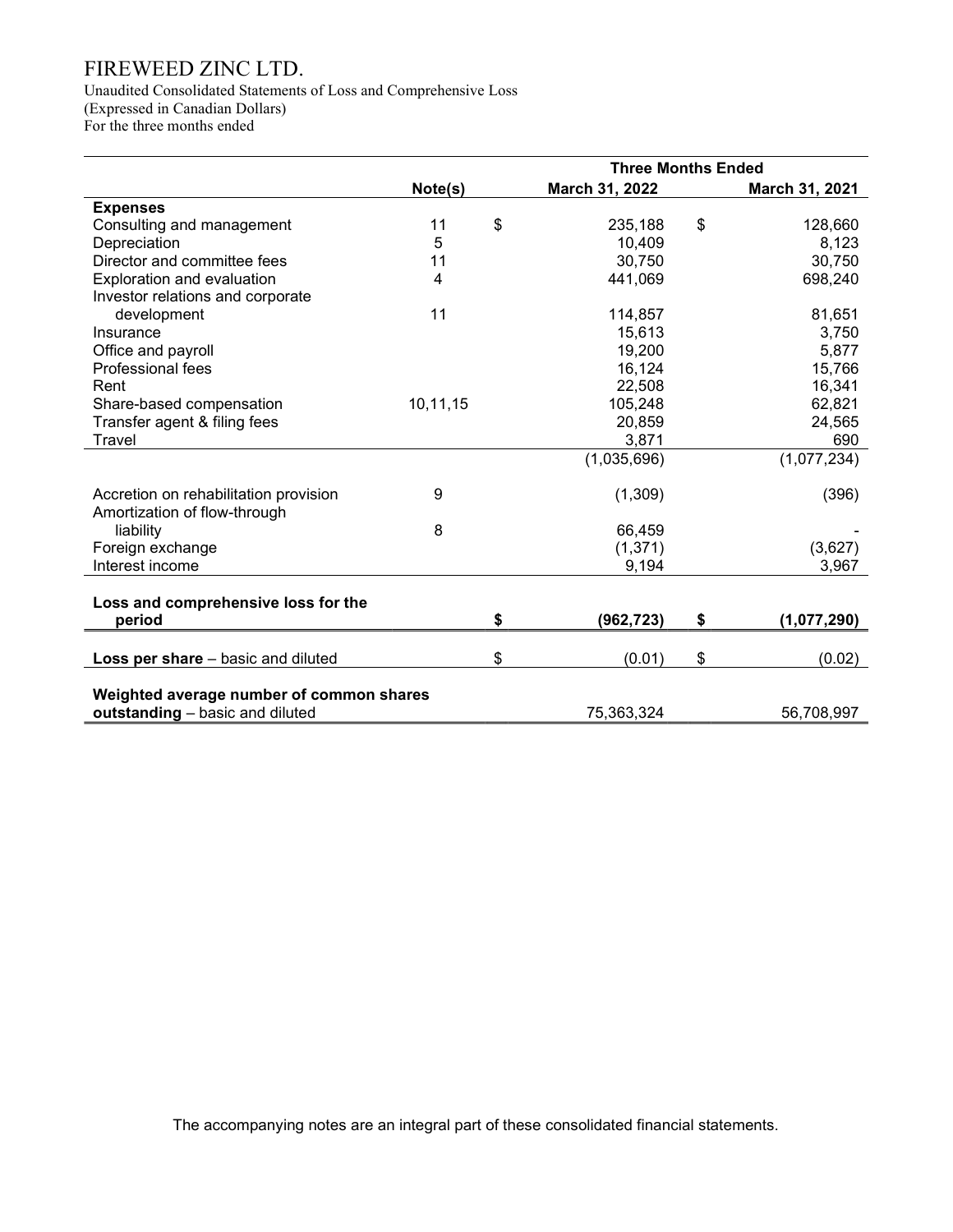Unaudited Consolidated Statements of Cash Flows (Expressed in Canadian Dollars) For the three months ended

|                                           | <b>Three Months Ended</b> |    |                    |  |
|-------------------------------------------|---------------------------|----|--------------------|--|
|                                           | March 31, 2022            |    | March 31, 2021     |  |
| OPERATING ACTIVITIES                      |                           |    |                    |  |
| Loss for the period                       | \$<br>(962, 723)          | \$ | (1,077,290)        |  |
| Adjustment for items not affecting cash:  |                           |    |                    |  |
| Amortization of flow-through liability    | (66, 459)                 |    |                    |  |
| Accretion on rehabilitation provision     | 1,309                     |    | 396                |  |
| Depreciation                              | 10,409                    |    | 8,123              |  |
| Share-based compensation                  | 105,248                   |    | 62,821             |  |
| Change in non-cash working capital items: |                           |    |                    |  |
| Receivables                               | 284,592                   |    | 183,085            |  |
| Prepaid expenses                          | (48, 641)                 |    | 11,524             |  |
| Accounts payable and accrued liabilities  | (288, 905)                |    | 1,742              |  |
|                                           | (965, 170)                |    | (809, 599)         |  |
| <b>INVESTING ACTIVITIES</b>               |                           |    |                    |  |
| Exploration and evaluation assets         | (250,000)                 |    | (1,930)            |  |
| <b>FINANCING ACTIVITIES</b>               | (250,000)                 |    | (1,930)            |  |
| Proceeds from warrants exercised          |                           |    |                    |  |
|                                           |                           |    | 216,162<br>216,162 |  |
|                                           |                           |    |                    |  |
| Increase (decrease) in cash               | (1,215,170)               |    | (595, 367)         |  |
| Cash, beginning of the period             | \$<br>8,179,833           | \$ | 2,264,206          |  |
| Cash, end of the period                   | \$<br>6,964,663           | \$ | 1,668,839          |  |

# Supplemental disclosures with respect to cash flows:

| Non-cash investing and financing activities: |         |   |         |
|----------------------------------------------|---------|---|---------|
| Fair value of shares issued for property     | 305.000 | S | 500,000 |
| Fair value of exercised finders' warrants    | -       |   | 10.012  |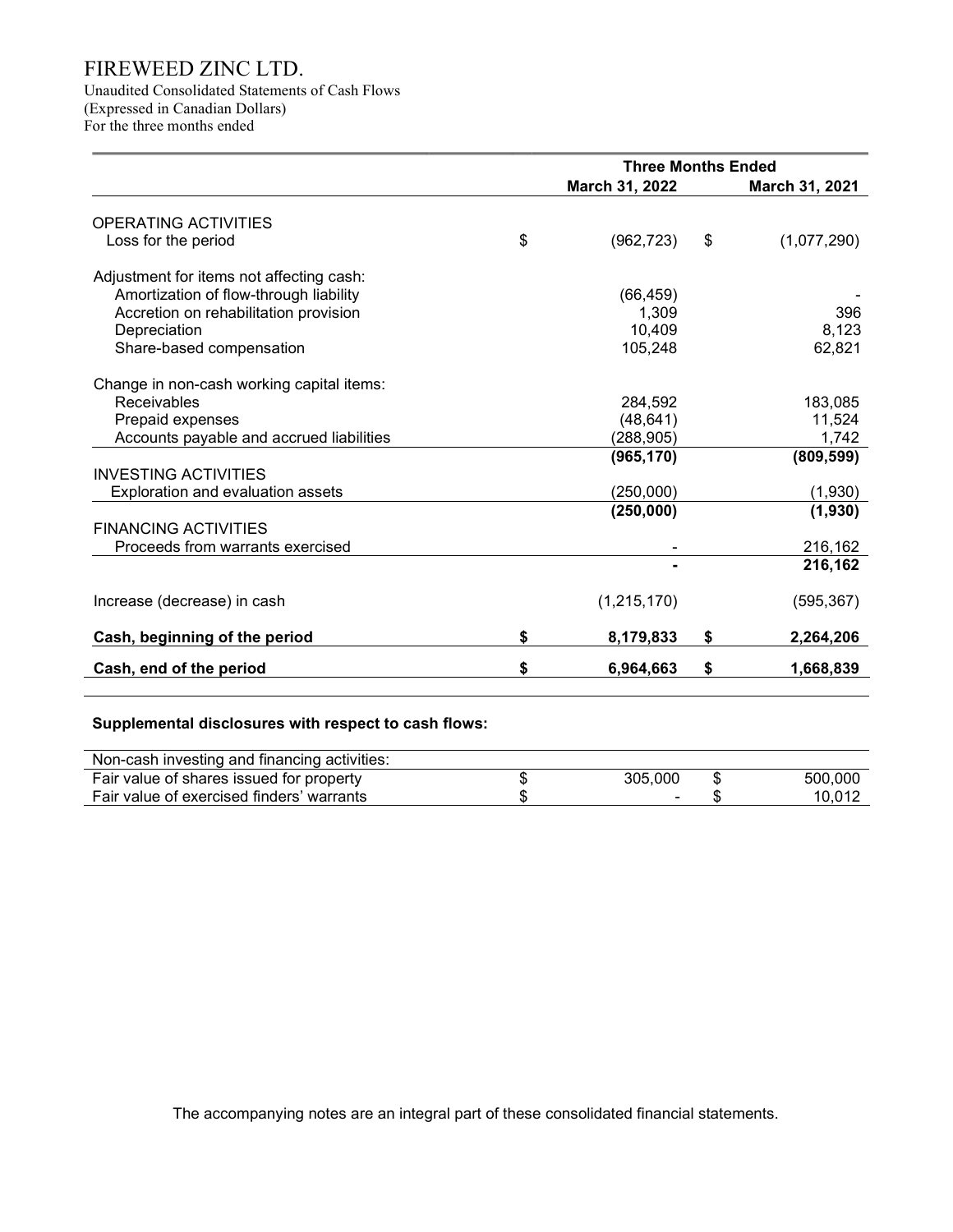Unaudited Consolidated Statements of Changes in Shareholders' Equity

(Expressed in Canadian Dollars)

|                                                                                                                                              | <b>Capital Stock</b>             |    |                                  |   |                      |      |                      |                               |                                                                 |
|----------------------------------------------------------------------------------------------------------------------------------------------|----------------------------------|----|----------------------------------|---|----------------------|------|----------------------|-------------------------------|-----------------------------------------------------------------|
|                                                                                                                                              | <b>Shares</b>                    |    | Amount                           |   | Warrants<br>reserve  |      | Options<br>reserve   | Deficit                       | Total shareholder's<br>equity                                   |
| Balance at December 31, 2020<br>Shares issued for resource property<br>Share-based compensation<br>Warrants exercised<br>Loss for the period | 56,057,112<br>500,000<br>293,510 | S. | 36,486,333<br>500.000<br>226,174 | S | 197,013<br>(10, 012) | - \$ | 1,797,596<br>62,821  | (24, 767, 612)<br>(1,077,290) | \$<br>13,713,330<br>500,000<br>62.821<br>216,162<br>(1,077,290) |
| Balance at March 31, 2021                                                                                                                    | 56,850,622                       |    | 37,212,507                       |   | 187,001              |      | 1,860,417            | (25, 844, 902)                | 13,415,023                                                      |
| Balance at December 31, 2021<br>Shares issued for resource property<br>Share-based compensation<br>Loss for the period                       | 74,897,032<br>500,000            | S. | 50,028,511<br>305,000            | S | 172,187              | - \$ | 2,234,287<br>105.248 | (33,689,786)<br>(962, 723)    | \$<br>18,745,199<br>305,000<br>105.248<br>(962,723)             |
| Balance at March 31, 2022                                                                                                                    | 75,397,032                       |    | 50,333,511                       |   | 172.187              |      | 2,339,535            | (34, 652, 509)                | 18,192,724                                                      |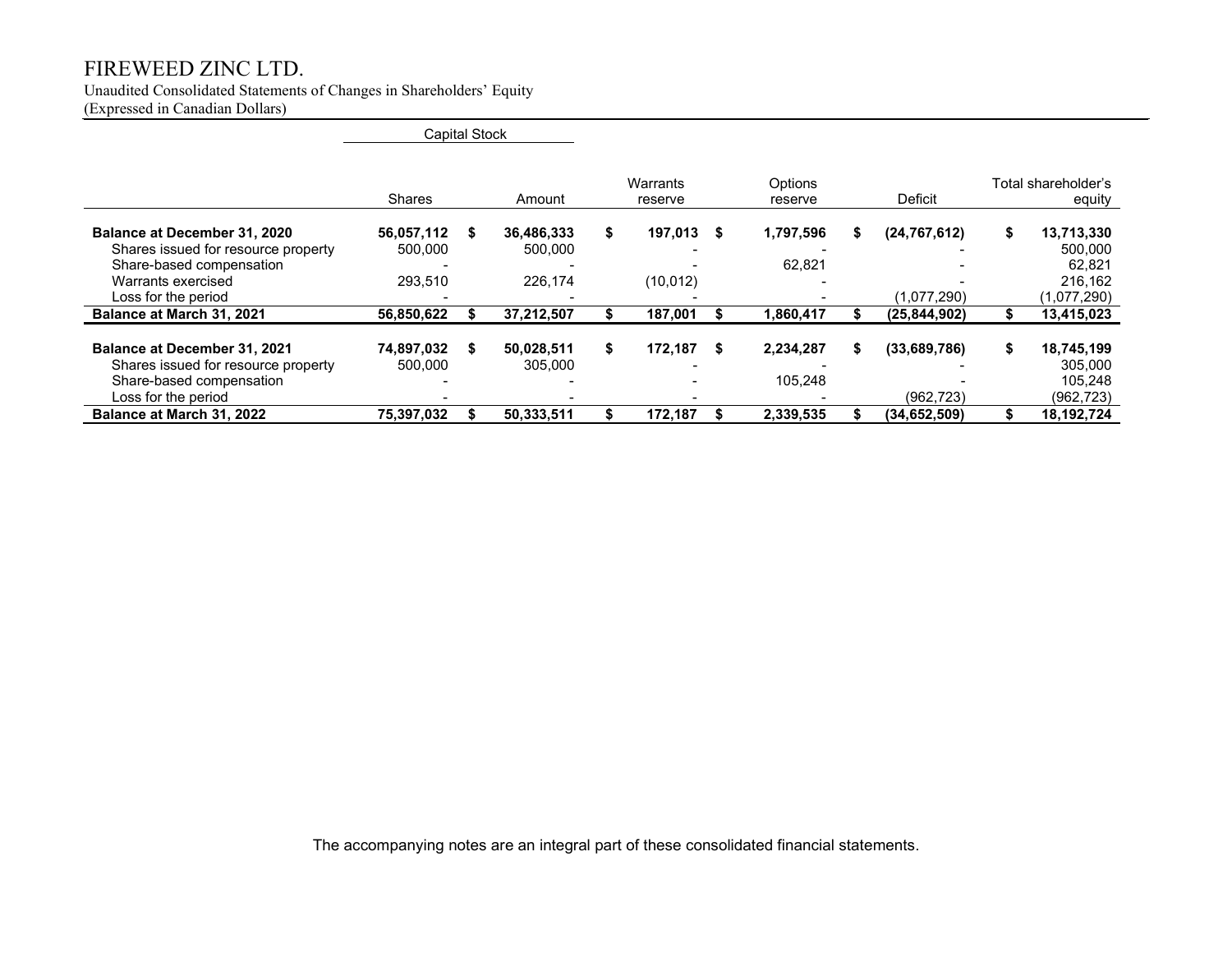Notes to the Unaudited Condensed Consolidated Interim Financial Statements for the Three Months Ended March 31, 2022 and 2021 (Expressed in Canadian Dollars)

### 1. Nature and Continuance of Operations

Fireweed Zinc Ltd. (the "Company") was incorporated under the Business Corporations Act of the Yukon in Canada on October 20, 2015. The Company is a mineral exploration and development company and is engaged in the acquisition and exploration of mineral assets. At March 31, 2022, the Company had one project, the Macmillan Pass Project, which includes the Tom and Jason claims and zinc-lead-silver deposits, the Nidd claims and large blocks of adjacent claims (Mac, MC, MP, Jerry, BR, NS, Oro, Sol, Ben and Stump) in Yukon, Canada (collectively, the "Project"). The Company is listed on the TSX Venture Exchange and trades under the symbol FWZ in Canada, and on the OTCQB Venture Market under the symbol FWEDF in the USA.

The Company's head office and principal address is Suite 1020 – 800 West Pender Street, Vancouver, British Columbia, Canada V6C 2V6. The registered and records office is 3081 3rd Avenue, Whitehorse, Yukon, Canada Y1A 4Z7.

The Company's ability to continue operations is not assured and is dependent upon the ability to obtain necessary financing to meet its liabilities and commitments as they become due, and the ability to generate future profitable production or operations or obtain sufficient proceeds from the disposition thereof. The outcome of these matters cannot be predicted at this time. These financial statements do not include adjustments to amounts and classifications of assets and liabilities that might be necessary should the Company be unable to continue operations. As at March 31, 2022, the Company had current assets of \$7,283,299 to settle current liabilities of \$581,325, leaving the Company with a working capital of \$6,701,974. Management estimates that with the cash received in the non-brokered private placement subsequent to March 31, 2022, the Company has sufficient working capital to maintain its operations and activities for the next fiscal year.

In March 2020 the World Health Organization declared coronavirus COVID-19 a global pandemic. This contagious disease outbreak, which has continued to spread, and related adverse public health developments, have adversely affected workforces, economies, and financial markets globally, leading to an economic downturn. To date there have been no material adverse effects on the Company's business or ability to raise funds.

The condensed consolidated financial statements for the period ended March 31, 2022 have been prepared by management, reviewed by the Audit Committee and authorized for issue by the Board of Directors on May 24, 2022.

### 2. Basis of Presentation and Statement of Compliance

These condensed consolidated interim financial statements have been prepared in accordance with International Financial Reporting Standards ("IFRS") as issued by the International Accounting Standards Board ("IASB") for interim information, specifically International Accounting Standards ("IAS") 34 - Interim Financial Reporting. In addition, these condensed consolidated interim financial statements have been prepared using interpretations issued by the International Financial Reporting Interpretation Committee ("IFRIC") in effect at March 31, 2022 and the same accounting policies and methods of their application as the most recent annual financial statements of the Company. These condensed consolidated interim financial statements do not include all disclosures normally provided in the annual financial statements and should be read in conjunction with the Company's audited consolidated financial statements for the year ended December 31, 2021. In management's opinion, all adjustments necessary for fair presentation have been included in these condensed consolidated interim financial statements. Interim results are not necessarily indicative of the results expected for the year ending December 31, 2022.

The condensed consolidated interim financial statements have been prepared on a historical cost basis, except for financial instruments classified as fair value through profit or loss, which are stated at their fair value. All dollar amounts presented are in Canadian dollars unless otherwise specified. In addition, the financial statements have been prepared using the accrual basis of accounting, except for cash flow information.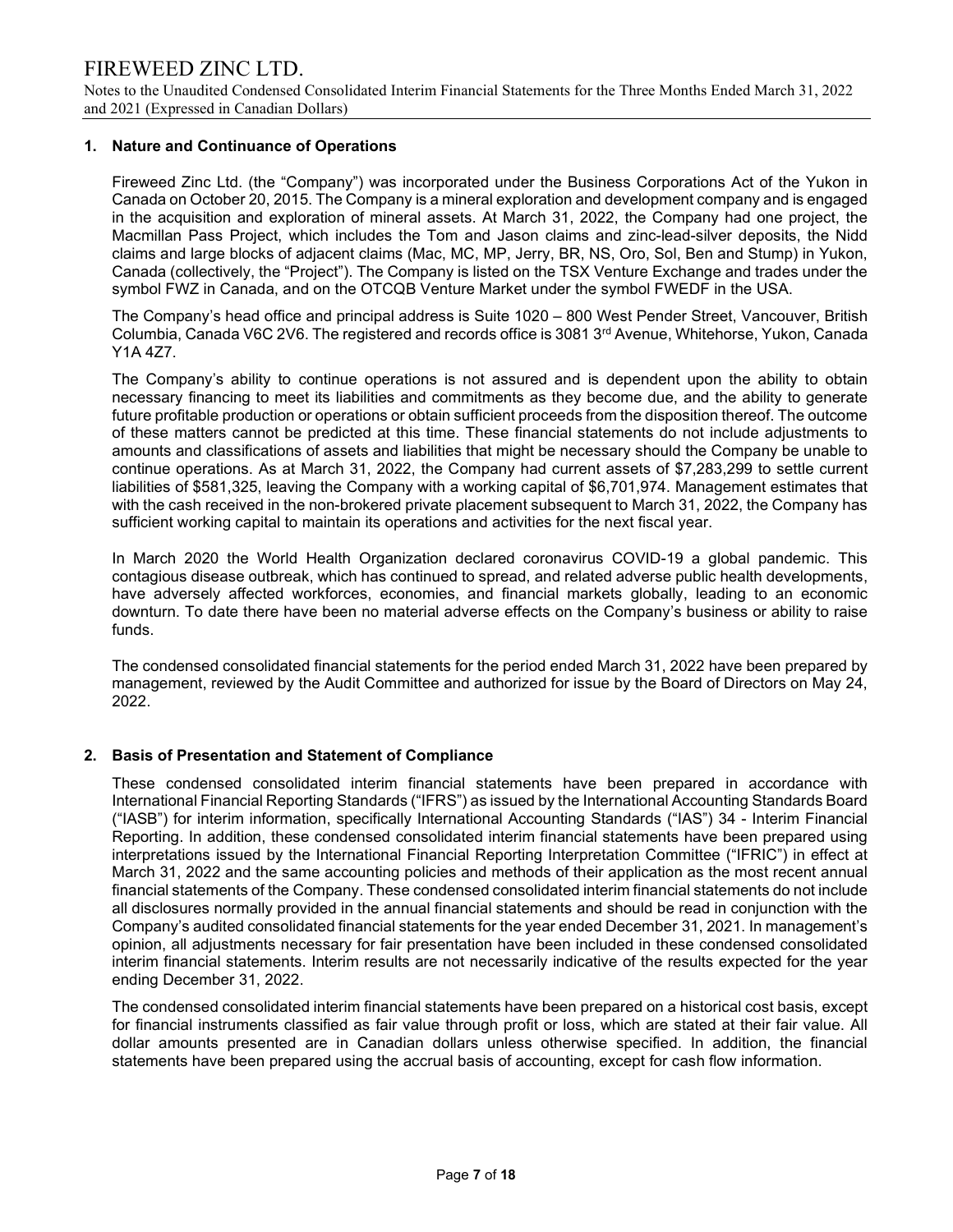Notes to the Unaudited Condensed Consolidated Interim Financial Statements for the Three Months Ended March 31, 2022 and 2021 (Expressed in Canadian Dollars)

# 3. Significant Accounting Policies

The accounting policies in preparation of these condensed consolidated interim financial statements are consistent with those applied and disclosed in the Company's audited consolidated financial statements for the year ended December 31, 2021.

### Critical accounting estimates, judgments, and assumptions

The preparation of these financial statements requires management to make certain estimates, judgments and assumptions that affect the reported amounts of assets and liabilities at the date of the financial statements and reported amount of expenses during the reporting period. Actual outcomes could differ from these estimates. These financial statements include estimates that, by their nature, are uncertain. The impacts of such estimates are pervasive throughout the financial statements and may require accounting adjustments based on future occurrences. Revisions to accounting estimates are recognized in the period in which the estimate is revised and future periods if the revision affects both current and future periods. These estimates are based on historical experience, current and future economic conditions, and other factors, including expectations of future events that are believed to be reasonable under the circumstances.

Information about significant areas of estimation uncertainty in applying accounting policies that have the most significant effect on the amounts recognized in the financial statements are noted below with further details of the assumptions contained in the relevant note.

The preparation of these financial statements requires management to make judgments regarding the going concern of the Company as discussed in Note 1.

#### Key sources of estimation uncertainty

#### Carrying value and recoverability of exploration and evaluation assets

The carrying amount of the Company's exploration and evaluation assets do not necessarily represent present or future values, and the Company's exploration and evaluation assets have been accounted for under the assumption that the carrying amount will be recoverable. Recoverability is dependent on various factors, including the discovery of economically recoverable reserves, the ability of the Company to obtain the necessary financing to complete the development and upon future profitable production or proceeds from the disposition of the mineral properties themselves.

Additionally, there are numerous geological, economic, environmental and regulatory factors and uncertainties that could impact management's assessment as to the overall viability of its properties or to the ability to generate future cash flows necessary to cover or exceed the carrying value of the Company's exploration and evaluation assets.

#### Share-based compensation

Share-based compensation expense is measured by reference to the fair value of the stock options at the date at which they are granted. Estimating fair value for granted stock options requires determining the most appropriate valuation model which is dependent on the terms and conditions of the grant. This estimate also requires determining the most appropriate inputs to the valuation model including the expected life of the option, volatility, dividend yield, and rate of forfeitures and making assumptions about them. The value of the sharebased compensation expense for the three months ended March 31, 2022 and 2021 are disclosed in Note 10.

#### Environmental rehabilitation obligation

The Company recognizes statutory, contractual or other legal obligations related to the retirement of its exploration and evaluation assets and its tangible long-lived assets when such obligations are incurred, if a reasonable estimate of fair value can be made. These obligations are measured initially at the net present value of estimated future cash flows and the resulting costs are expensed to the statement of loss and comprehensive loss.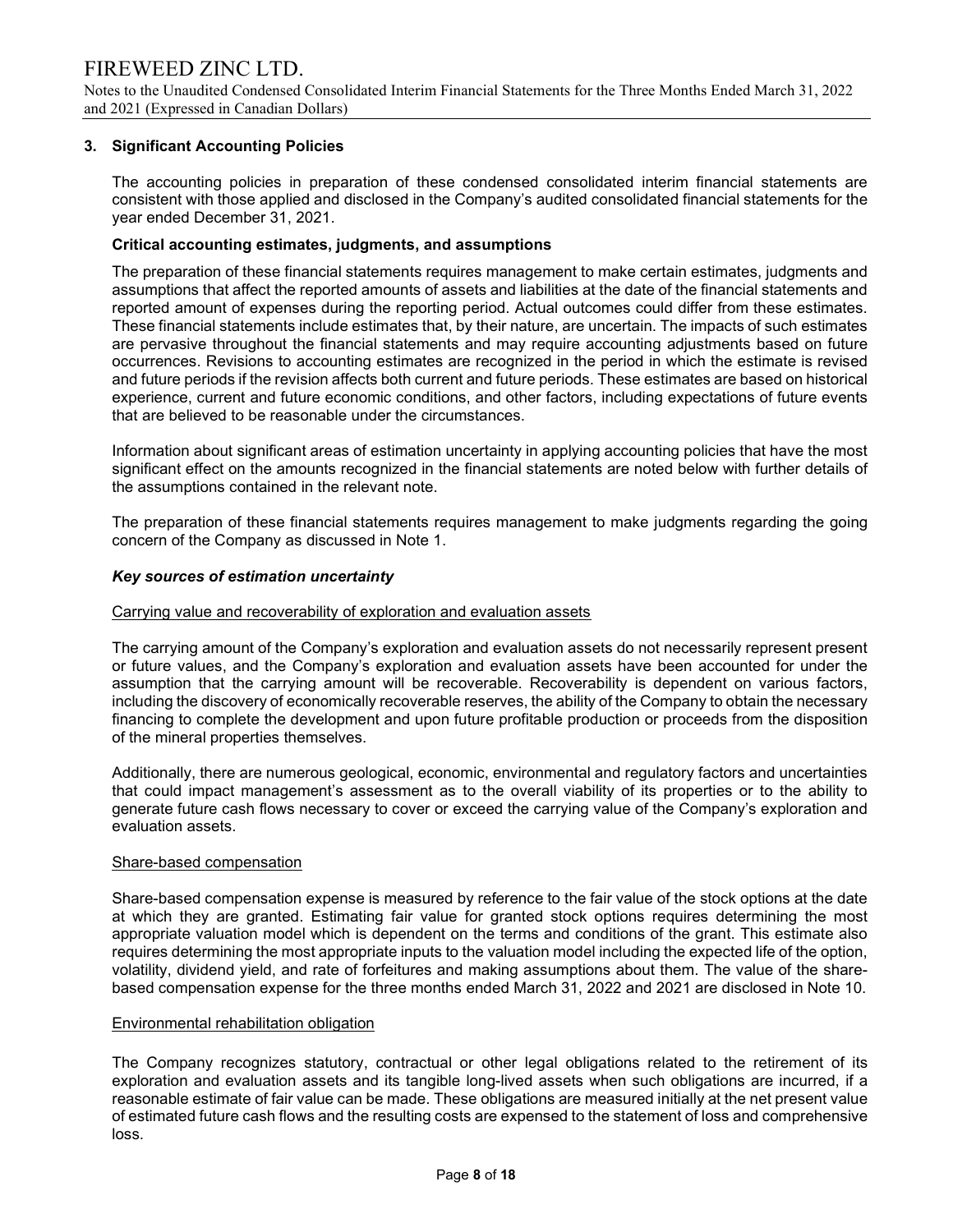Notes to the Unaudited Condensed Consolidated Interim Financial Statements for the Three Months Ended March 31, 2022 and 2021 (Expressed in Canadian Dollars)

# 3. Significant Accounting Policies (cont'd…)

Environmental rehabilitation obligation (cont'd…)

In subsequent periods, the liability is adjusted for any changes in the amount or timing and for the discounting of the underlying future cash flows. The capitalized asset retirement cost is amortized to operations over the life of the asset.

### 4. Exploration and Evaluation Assets and Expenditures

Exploration and Evaluation Assets

| <b>Macmillan Pass Project</b>             |   | <b>Three Months Ended</b> |    | <b>Fiscal Year Ended</b> |
|-------------------------------------------|---|---------------------------|----|--------------------------|
| (Yukon, Canada)                           |   | March 31, 2022            |    | <b>December 31, 2021</b> |
| Acquisition and maintenance costs:        |   |                           |    |                          |
| <b>Opening Balance</b>                    | S | 12,088,437                | \$ | 11,458,395               |
| Additions during the year:                |   |                           |    |                          |
| Change in rehabilitation provision        |   |                           |    | 128.111                  |
| Cash payments                             |   | 250,000                   |    | 1,931                    |
| Shares issued                             |   | 305,000                   |    | 500,000                  |
|                                           |   | 555,000                   |    | 630,042                  |
| <b>Acquisition costs, closing balance</b> |   | 12,643,437                | S  | 12,088,437               |

Exploration and Evaluation Expenditures

| <b>Macmillan Pass Project</b><br>(Yukon, Canada) | <b>Three Months Ended</b><br>March 31, 2022 | <b>Three Months Ended</b><br>March 31, 2021 |
|--------------------------------------------------|---------------------------------------------|---------------------------------------------|
| Assaying                                         | \$<br>59.618                                | \$<br>178,106                               |
| Camp and field                                   | 26,829                                      | 74.427                                      |
| Engineering                                      | 30,565                                      | 19,138                                      |
| <b>Exploration Contracting</b>                   | 45.007                                      | 67,535                                      |
| <b>Geological Consulting</b>                     | 99,593                                      | 161,978                                     |
| Insurance and other                              | 3.480                                       | 3,292                                       |
| Permitting, Environment, Social                  | 166,008                                     | 167,657                                     |
| Reporting                                        | 5.644                                       | 24,606                                      |
| Travel & Support                                 | 4,325                                       | 1,501                                       |
| <b>Total exploration expenditures</b>            | 441.069                                     | \$<br>698,240                               |

### Macmillan Pass Project, Yukon, Canada

#### Summary of Property Acquisitions and Royalties

The Property comprises multiple claim blocks that were acquired and consolidated over several years by Fireweed into the current 940 km2 Macmillan Pass property. Summaries of the underlying claim blocks/properties and royalties are described below.

Fireweed holds 100% interest in the 361 claims of the Tom and Jason property. The Jason claims have a third party underlying 3% net smelter return royalty ("NSR") which can be bought out at any time for \$5,250,000. There are no underlying royalties on the Tom claims.

Fireweed holds 100% interest in the 372 claims of the Nidd property which includes the Boundary Zone and Boundary West Zone. Teck retains a 1% NSR royalty and a right of first offer to purchase future production concentrates from the Nidd property.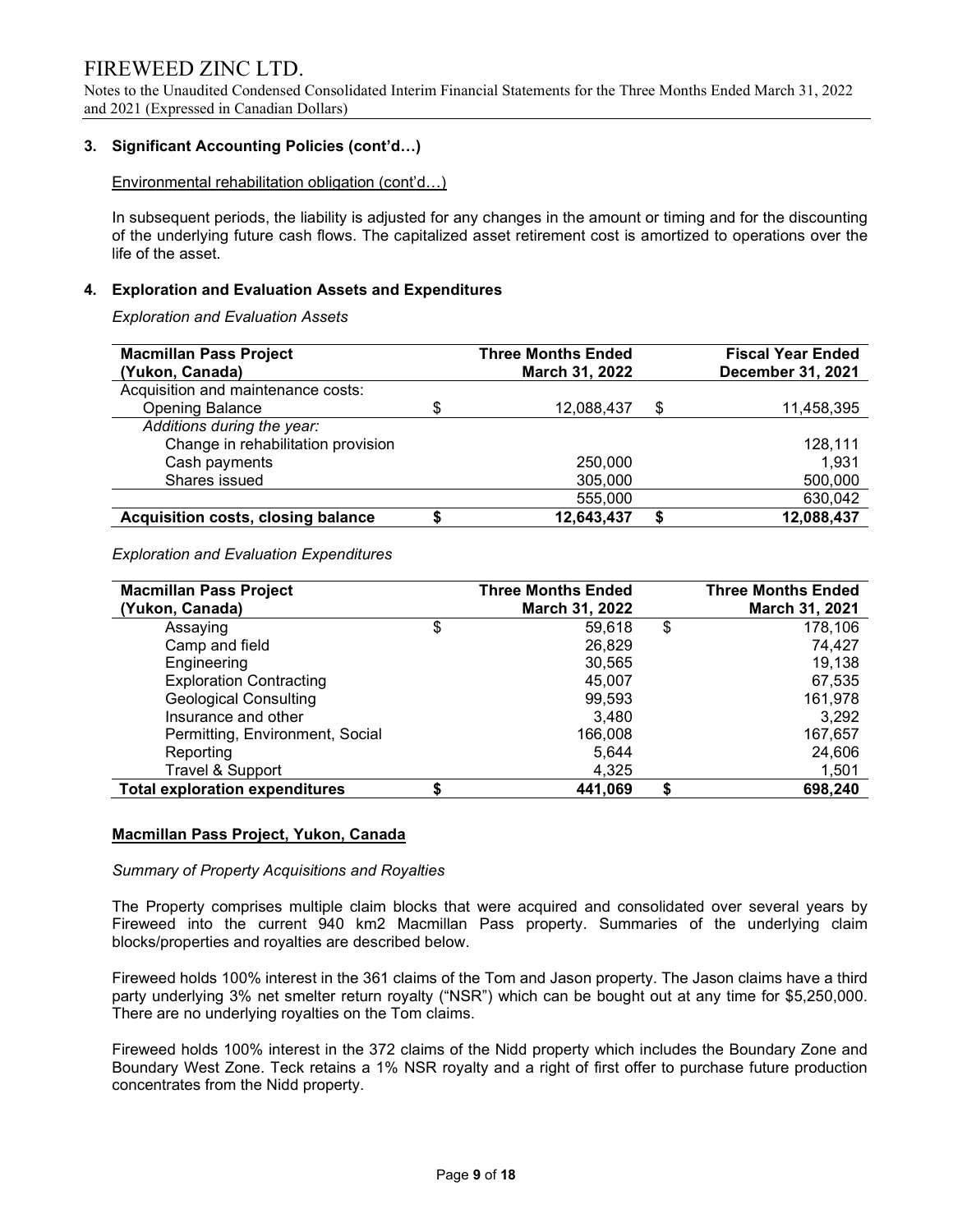Notes to the Unaudited Condensed Consolidated Interim Financial Statements for the Three Months Ended March 31, 2022 and 2021 (Expressed in Canadian Dollars)

# 4. Exploration and Evaluation Assets and Expenditures (cont'd…)

# Macmillan Pass Project, Yukon, Canada (cont'd…)

In October 2020, the Company exercised its option and acquired 100% interest in the claims of the Mac property from Maverix Metals Inc. ("Maverix") through staged payments totaling \$292,500 and 320,000 shares. Maverix retains production royalties of 0.25% NSR on base metals and other non-precious minerals, 1% NSR on silver and other precious metals excluding gold, and 3% NSR on gold produced from the Mac property.

In September 2020, the Company exercised its option and acquired 100% interest in the MC, MP and Jerry claims from joint venture partners Epica Gold Inc. ("Epica") and Carlin Gold Corporation ("Carlin") through staged payments totaling \$275,000 and 750,000 shares. Epica and Carlin together retain production royalties of 0.5% NSR on base metals and silver, and 2% NSR on all other metals including gold produced from the MC, MP and Jerry claims, and are entitled to one additional payment of \$750,000 or equivalent in Fireweed shares at the Company's option, upon receiving a resource calculation of at least 2.0 million tonnes of indicated (or better) resource on any part of the MC, MP or Jerry claims. Fireweed maintains a right of first refusal on the sale of any NSR royalty from these claims by Epica and/or Carlin.

In September 2020, Fireweed exercised its option and acquired 100% interest in the 326 BR claims and 333 NS claims from Golden Ridge Resources Ltd. through staged payments totaling \$112,500 and 1,196,875 shares. Golden Ridge retains production royalties of 0.5% NSR on base metals and silver, and 2% NSR on all other metals including gold produced from the BR and NS claims, and is entitled to one additional payment of \$750,000 or equivalent in Fireweed shares at the Company's option, upon receiving a resource calculation of at least 2.0 million tonnes of indicated (or better) resource on any part of the BR or NS claims. Fireweed will have the right to purchase one-half of these NSR royalties for \$2,000,000 at any time prior to the commencement of commercial production. Fireweed maintains a right of first refusal on the sale of any NSR royalty from these claims by Golden Ridge. There is also a pre-exiting third party 3% NSR royalty on any future cobalt production from the BR and NS claims.

On November 20, 2020, the Company entered into a purchase and sale agreement with QuestEx Gold & Copper Ltd. ("QuestEx") to acquire a 100% interest in the Sol Property as well as several small nearby separate claim blocks, which extends the Company's Macmillan Pass Project to the northwest. Under this agreement, the Company made a cash payment of \$100,000 and issued 350,000 common shares to QuestEx. The total fair value of the shares issued was determined to be \$353,500, based on the market price at the date of the issuance. QuestEx retains a 0.5% NSR on all base metals and silver and a 2% NSR on all other metals including gold, which may be mined from the property. There is an additional private third-party royalty consisting of a 2% NSR on production from the Sol Property, of which 1% may be extinguished for \$2,000,000.

On November 20, 2020, the Company entered in a one-year option agreement with Cathro Resources Corp. ("Cathro") and Cazador Resources Ltd. ("Cazador") to acquire a number of claims ("Oro Property") in the Macmillan Pass area for an aggregate consideration of \$500,000 in cash and 1,000,000 common shares of the Company, payable as indicated in the table below. Each cash payment and share issuance will be made equally between each of the property owners.

| Due Date                      | Cash             | <b>Common Shares</b> |
|-------------------------------|------------------|----------------------|
| On or before January 18, 2021 | \$250,000 (paid) | 500,000 (issued)     |
| On or before January 13, 2022 | \$250,000 (paid) | 500,000 (issued)     |
| <b>TOTAL</b>                  | \$500,000        | 1,000,000            |

The vendors retain a 0.5% NSR on all base metals and silver and a 2% NSR on all other metals including gold, which may be mined from the property.

Titles to all these claims have been transferred and registered to the Company.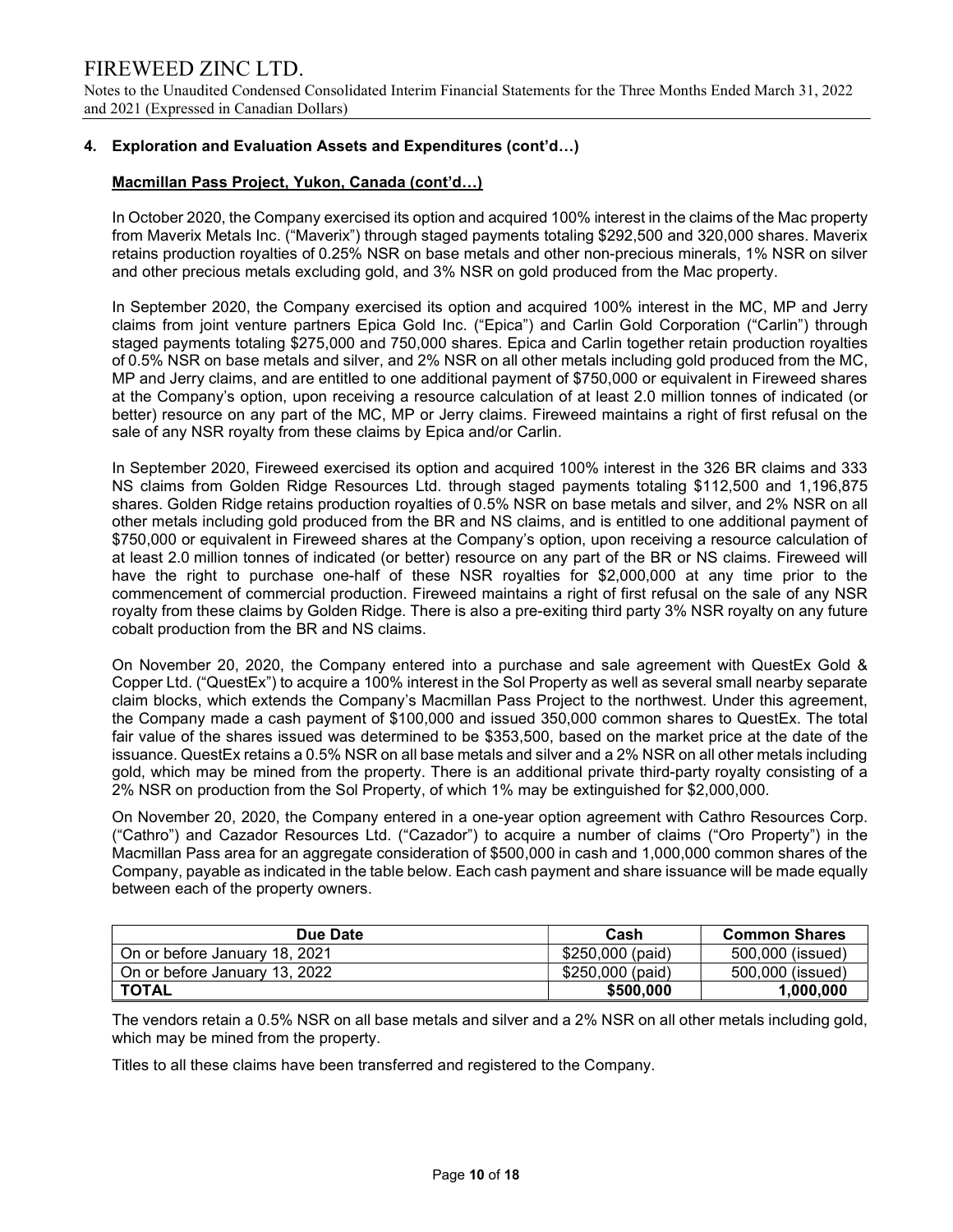Notes to the Unaudited Condensed Consolidated Interim Financial Statements for the Three Months Ended March 31, 2022 and 2021 (Expressed in Canadian Dollars)

# 5. Equipment

|                                 | <b>Exploration</b><br><b>Equipment</b> |     | Computer<br><b>Hardware</b> | <b>Vehicles</b><br>(Trucks) |    | Total    |
|---------------------------------|----------------------------------------|-----|-----------------------------|-----------------------------|----|----------|
| Cost                            |                                        |     |                             |                             |    |          |
| As at December 31, 2021         | \$<br>132.696                          | \$. | 6,706                       | 107,940                     | S  | 247,342  |
| Acquisition                     |                                        |     |                             |                             |    |          |
| Balance as at March 31, 2022    | 132.696                                |     | 6.706                       | 107.940                     |    | 247.342  |
|                                 |                                        |     |                             |                             |    |          |
| <b>Accumulated Depreciation</b> |                                        |     |                             |                             |    |          |
| As at December 31, 2021         | (37,303)                               |     | (3,488)                     | (37, 586)                   |    | (78,377) |
| Depreciation expense            | (4,770)                                |     | (362)                       | (5,277)                     |    | (10,409) |
| Balance as at March 31, 2022    | (42,073)                               |     | (3,850)                     | (42,863)                    |    | (88,786) |
|                                 |                                        |     |                             |                             |    |          |
| Net book value                  |                                        |     |                             |                             |    |          |
| As at December 31, 2021         | \$<br>95,393                           | S   | 3.218                       | \$<br>70,354                | \$ | 168,965  |
| As at March 31, 2022            | \$<br>90,623                           |     | 2,856                       | 65,077                      | \$ | 158,556  |

### 6. Accounts Payable and Accrued Liabilities

 Accounts payable and accrued liabilities mainly consist of payables to management and to vendors for work completed on the Company's project as well as accrual of professional and director fees. The breakdown of accounts payable and accrued liabilities are as follows:

|                                                       | March 31, 2022 | <b>December 31, 2021</b> |
|-------------------------------------------------------|----------------|--------------------------|
| Payable to related parties (Note 12)                  | 121.188        | 196.019                  |
| Pavable to vendors                                    | 460.137        | 674.211                  |
| <b>Total Accounts Payable and Accrued Liabilities</b> | 581.325        | 870,230                  |

### 7. Loan Payable

In May 2020, the Company secured a \$40,000 interest-free operating line of credit after applying for the government-sponsored Canada Emergency Business Account ("CEBA") under the Government of Canada COVID-19 relief program.

#### Terms of the CEBA agreement:

- i. The CEBA funds are intended for non-deferrable operating expenses, including but not limited to payroll, rent and insurance,
- ii. If there is a balance outstanding after December 31, 2020, the remaining outstanding amount will be converted into a 2-year interest-free term loan effective January 1st, 2021,
- iii. If \$30,000 is repaid by December 31, 2023, \$10,000 of the operating line will be forgiven,
- iv. On December 31, 2022, the Company may choose to exercise an option to extend the term loan for another 3 years at the rate of 5% per annum on any balance remaining.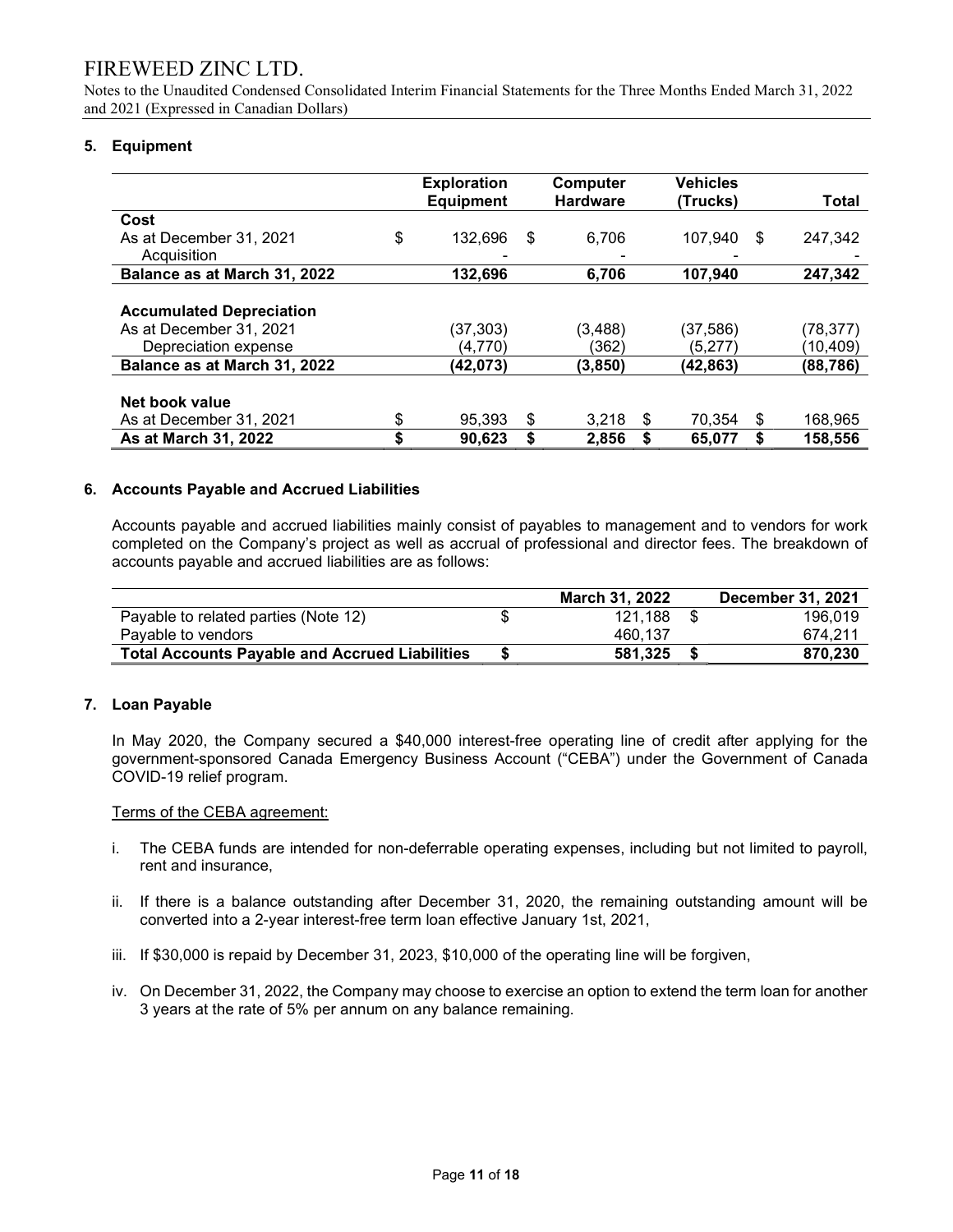Notes to the Unaudited Condensed Consolidated Interim Financial Statements for the Three Months Ended March 31, 2022 and 2021 (Expressed in Canadian Dollars)

# 8. Flow-Through Premium Liability

Flow-through share premium liabilities include the liability portion of the flow-through shares issued. The following is a continuity schedule of the liability portion of the flow-through shares issuances:

| <b>Balance at December 31, 2020</b>                           |            |
|---------------------------------------------------------------|------------|
| Liability incurred on flow-through shares issued              | 1,786,251  |
| Flow-through issuance costs                                   | (38, 972)  |
| Settlement of flow-through liability on incurred expenditures | (737, 558) |
| <b>Balance at December 31, 2021</b>                           | 1,009,721  |
| Settlement of flow-through liability on incurred expenditures | (66, 459)  |
| Balance at March 31, 2022                                     | 943,262    |

As of March 31, 2022, the Company incurred eligible flow-through expenditures of \$340,839 of the total flowthrough funds raised. Therefore, 6.6% of the flow-through premium liability \$68,168 and 6.6% of the flowthrough related share issuance costs \$1,709 were recognized on the statement of loss and comprehensive loss, resulting in a \$943,262 flow-through liability balance at March 31, 2022.

During 2021, the Company incurred eligible flow-through expenditures of \$4,503,427 of the total flow-through funds raised. Therefore, flow-through premium liability \$750,571 and flow-through related share issuance costs \$13,013 were recognized on the statement of loss and comprehensive loss, resulting in a \$1,009,721 flowthrough liability balance at December 31, 2021.

# 9. Rehabilitation Provision

The Company has estimated that the present value of future rehabilitation costs required to remediate the Tom Jason property based on its current state. The Company did not have any rehabilitation provisions prior to the acquisition of the Tom Jason property.

Although the ultimate amount of the rehabilitation liability is uncertain, the best estimate of these obligations is based on information currently available. Current significant closure and rehabilitation activities include dismantling and removing camp facilities, roads reclamation and mobile equipment removal costs.

The total amount of estimated undiscounted cash flow required to settle the Company's estimated obligation as at March 31, 2022 was \$325,596 (2021 - \$234,596). The calculation of present value of estimated future cash flows assumed a discount rate of  $1.43\%$  (2021 – 0.67%) and an inflation rate of  $3.15\%$  (2021 – 0.62%). Rehabilitation costs are estimated to be settled at various dates during 2028.

| Balance, December 31, 2020     | 236.572 |
|--------------------------------|---------|
| Accretion                      | 1.585   |
| Change in estimate             | 128,111 |
| Balance, December 31, 2021     | 366,268 |
| Accretion                      | 1,309   |
| <b>Balance, March 31, 2022</b> | 367,577 |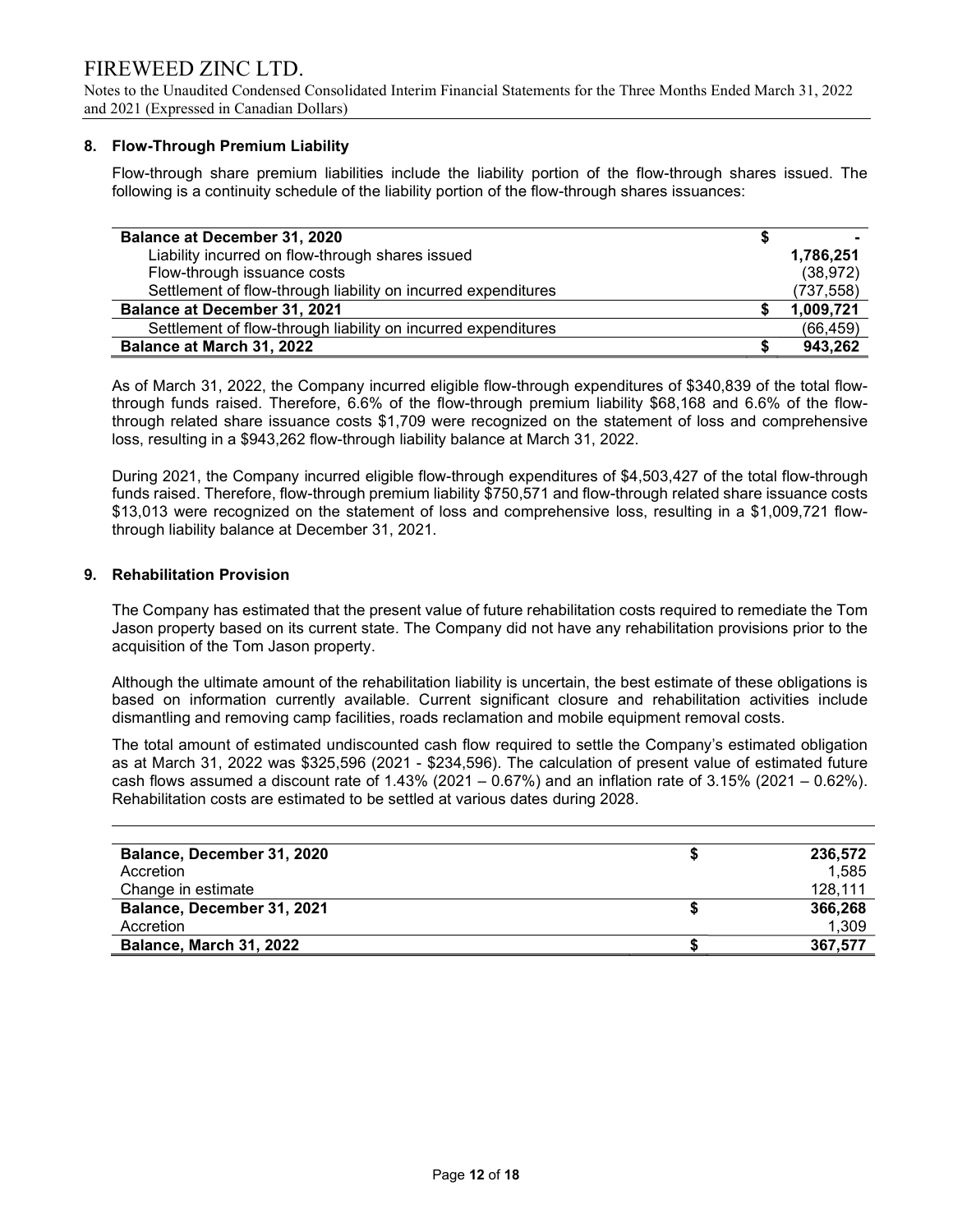Notes to the Unaudited Condensed Consolidated Interim Financial Statements for the Three Months Ended March 31, 2022 and 2021 (Expressed in Canadian Dollars)

# 10. Capital Stock and Reserves

The authorized capital stock of the Company consists of an unlimited number of common shares without nominal or par value. As at March 31, 2022, the Company had 75,397,032 (December 31, 2021 – 74,897,032) common shares issued and outstanding.

# Transactions for the three months ended March 31, 2022

On January 7, 2022, the Company issued 250,000 common shares to Cathro and 250,000 common shares to Cazador totalling 500,000 common shares as part of the payment for the Oro Property. The fair value of the common shares at the time of issuance was \$305,000 (Note 5).

# Transactions for the three months ended March 31, 2021

On January 13, 2021, the Company issued 250,000 common shares to Cathro and 250,000 common shares to Cazador totalling 500,000 common shares as part of the payment for the Oro Property. The fair value of the common shares at the time of issuance was \$500,000 (Note 5).

During the period ended, March 31, 2021, 293,510 warrants were exercised for gross proceeds of \$216,162. In connection with the issuance, a total of \$10,012 was re-allocated from reserves to capital stock.

# Escrow shares

As of March 31, 2022, Nil (December 31, 2021 – Nil) common shares are held in escrow.

On February 2, 2018, the Company issued 3,565,406 shares to Hudbay upon exercise of the option to acquire 100% interest in the Tom Jason property (Note 4), which were placed in escrow with 25% of shares released on Feb 6, 2018 and another 15% released on May 29, 2018. The balance was released in equal 15% tranches every six months.

The remaining shares held in escrow were released on May 29, 2020.

### Stock options

The Company adopted a stock option plan ("the Plan") whereby it can grant options to directors, officers, employees, and technical consultants of the Company. The maximum numbers of shares that may be reserved for issuance under the Plan is limited to 10% of the issued common shares of the Company at any time and are exercisable within a maximum of ten (10) years. The vesting period for all options is at the discretion of the directors. The exercise price will be set by the directors at the time of grant and cannot be less than the discounted market price of the Company's common shares.

There were no new options granted during the period ended March 31, 2022.

The following is a summary of the Company's stock option activity:

|                                                    | Number of<br><b>Options</b> | <b>Weighted Average</b><br><b>Exercise Price</b> |
|----------------------------------------------------|-----------------------------|--------------------------------------------------|
| Balance as at December 31, 2019                    | 2,695,000                   | \$0.86                                           |
| Granted                                            | 1,100,000                   | \$0.65                                           |
| Forfeited                                          | (305,000)                   | \$0.72                                           |
| Balance as at December 31, 2020                    | 3,490,000                   | \$0.79                                           |
| Granted                                            | 1,420,000                   | \$0.80                                           |
| Exercised                                          | (4,000)                     | \$0.59                                           |
| Cancelled                                          | (14,000)                    | \$0.59                                           |
| Balance as at December 31, 2021 and March 31, 2022 | 4,892,000                   | \$0.82                                           |

Share-based compensation relating to options vested during the period ended March 31, 2022 using the Black-Scholes option pricing model were \$105,248 (2021 - \$62,821), which was recorded as reserves on the statements of financial position and as share-based compensation expense on the statement of loss and comprehensive loss.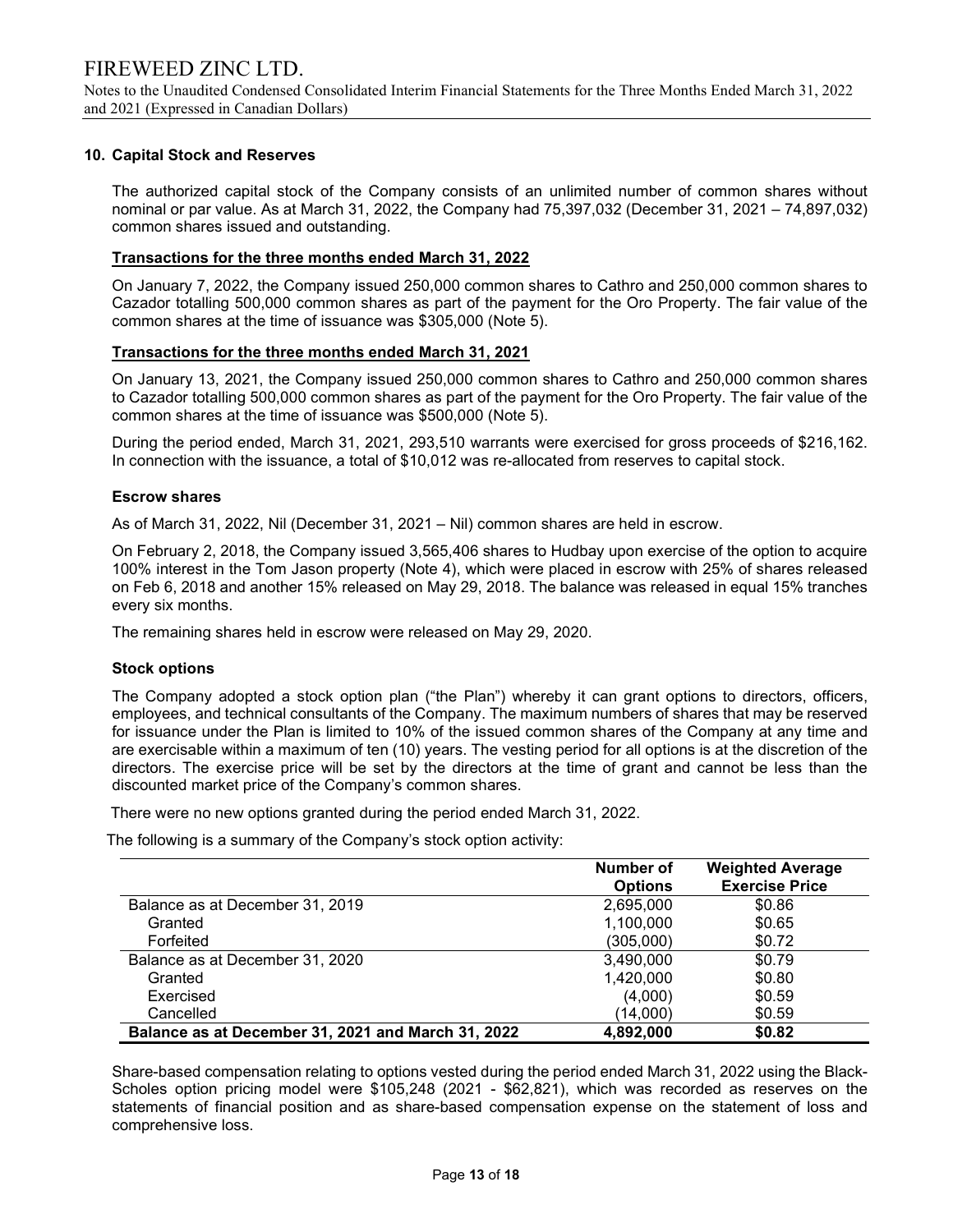Notes to the Unaudited Condensed Consolidated Interim Financial Statements for the Three Months Ended March 31, 2022 and 2021 (Expressed in Canadian Dollars)

# 10. Capital Stock and Reserves (cont'd…)

### Stock options (cont'd…)

The associated share-based compensation expense for the options granted was calculated based on the following weighted average assumptions:

|                                                | <b>December 31, 2021</b> |
|------------------------------------------------|--------------------------|
| Risk-free interest rate                        | 0.96%                    |
| Expected life of options                       | 5 years                  |
| Annualized volatility                          | 73.33%                   |
| Dividend rate                                  | $0.00\%$                 |
| Forfeiture rate                                | $0.00\%$                 |
| Weighted average share price on grant date     | \$0.73                   |
| Weighted average fair value of options granted | \$0.42                   |

As at March 31, 2022, the Company had outstanding stock options exercisable as follows:

|                    | Number of      | Number of      |                                |                         |
|--------------------|----------------|----------------|--------------------------------|-------------------------|
| <b>Expiry date</b> | <b>Options</b> | <b>Options</b> | <b>Weighted Average</b>        | <b>Weighted Average</b> |
| (mm/dd/yyyy)       | Outstanding    | Exercisable    | <b>Remaining life in Years</b> | <b>Exercise Price</b>   |
| 04/26/2022         | 1,180,000      | 1,180,000      | 0.07                           | \$0.50                  |
| 10/27/2022         | 30,000         | 30,000         | 0.58                           | \$0.70                  |
| 12/06/2022         | 120,000        | 120,000        | 0.68                           | \$0.83                  |
| 03/14/2023         | 810,000        | 810,000        | 0.95                           | \$1.45                  |
| 07/11/2024         | 250,000        | 250,000        | 2.28                           | \$0.65                  |
| 06/10/2025         | 802.000        | 479.600        | 3.20                           | \$0.59                  |
| 08/25/2025         | 160.000        | 96.000         | 3.41                           | \$0.71                  |
| 09/18/2025         | 120,000        | 72.000         | 3.47                           | \$0.99                  |
| 07/07/2026         | 1,345,000      | 269,000        | 4.27                           | \$0.80                  |
| 11/01/2026         | 75,000         | 16,500         | 4.59                           | \$0.83                  |
|                    | 4,892,000      | 3,323,100      | 2.28                           | \$0.80                  |

### Share purchase warrants and agents' warrants

The share purchase warrants, agents' warrants and options activities are summarized below:

|                                        | <b>Number of</b><br><b>Warrants</b> | <b>Weighted Average</b><br><b>Exercise Price</b> |
|----------------------------------------|-------------------------------------|--------------------------------------------------|
| Balance as at December 31, 2020        | 8,153,001                           | \$0.73                                           |
| Exercised                              | (589, 112)                          | \$0.68                                           |
| <b>Expired</b>                         | (118, 850)                          | \$0.78                                           |
| Issued                                 | 186,299                             | \$0.76                                           |
| <b>Balance as at December 31, 2021</b> | 7,631,338                           | \$0.74                                           |
| Exercised                              |                                     |                                                  |
| Expired                                |                                     | $\blacksquare$                                   |
| Balance as at March 31, 2022           | 7,631,338                           | \$0.74                                           |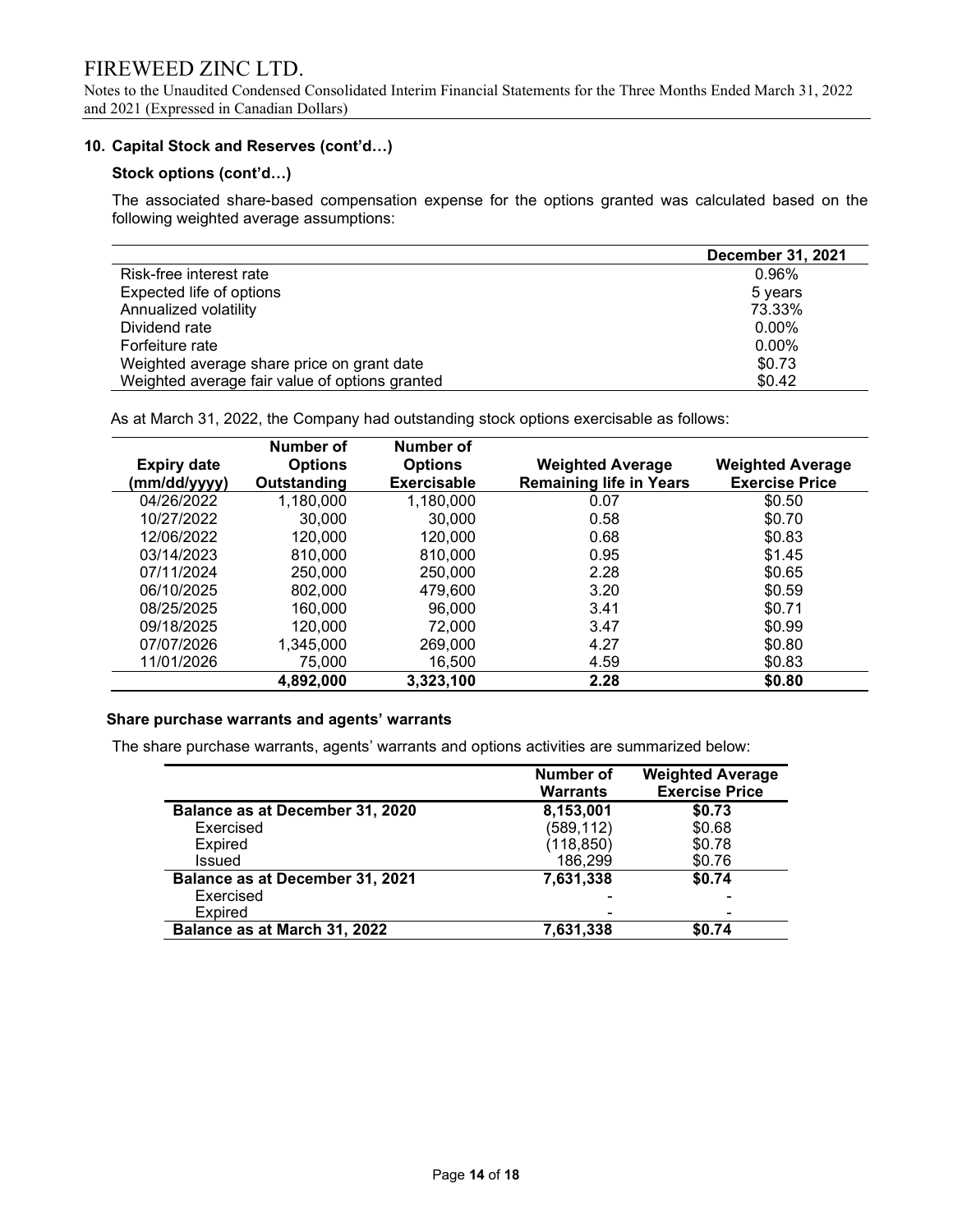Notes to the Unaudited Condensed Consolidated Interim Financial Statements for the Three Months Ended March 31, 2022 and 2021 (Expressed in Canadian Dollars)

### 10. Capital Stock and Reserves (cont'd…)

#### Share purchase warrants and agents' warrants (cont'd…)

As at March 31, 2022, the Company had outstanding share purchase and agents' warrants as follows:

| <b>Expiry date</b><br>(mm/dd/yyyy) | Warrants<br>Outstanding | <b>Weighted Average</b><br><b>Remaining life in Years</b> | <b>Weighted Average</b><br><b>Exercise Price</b> |
|------------------------------------|-------------------------|-----------------------------------------------------------|--------------------------------------------------|
| 04/14/2024                         | 3,622,003               | 2.04                                                      | \$0.60                                           |
| 08/06/2022                         | 2,156,087               | 0.35                                                      | \$0.80                                           |
| 08/06/2022                         | 28,302                  | 0.35                                                      | \$0.80                                           |
| 09/04/2022                         | 1,638,647               | 0.43                                                      | \$0.95                                           |
| 07/06/2023                         | 56,669                  | 1.27                                                      | \$0.90                                           |
| 12/08/2022                         | 129,630                 | 0.69                                                      | \$0.70                                           |
|                                    | 7,631,338               | 1.18                                                      | \$0.74                                           |

There were no new warrants issued during the period ended March 31, 2022.

### 11. Related Party Transactions

Related party transactions mainly include management and consulting fees, director and committee fees as well as share-based compensation. The related parties are represented by the key management personnel, which include those persons having authority and responsibility for planning, directing and controlling the activities of the Company as a whole. The Company has determined that key management personnel consist of executive and non-executive members of the Company's Board of Directors and corporate officers. Related parties also include companies, controlled by officers and/or directors.

The remuneration to directors and key management personnel during the period ended March 31, 2022 and 2021 was as follows:

| Nature of the transaction                    | Three months ended<br>March 31, 2022 | Three months ended<br>March 31, 2021 |
|----------------------------------------------|--------------------------------------|--------------------------------------|
| Director and committee fees                  | 30,750                               | \$<br>30,750                         |
| Investor relations and corporate development | 3.807                                | 1,667                                |
| Management and consulting fees               | 138,058                              | 100,009                              |
| Management and consulting fees               |                                      |                                      |
| related to exploration and evaluation        | 6.477                                | 9,940                                |
| Share-based compensation                     | 47,999                               | 16,209                               |
| Total compensation                           | 227,091                              | 145,077                              |

 The following amounts were owed to directors and key management personnel or companies controlled by them. These payables are unsecured, non-interest bearing and are expected to be repaid under normal trade terms.

|                |                                        | March 31,<br>2022 | December 31,<br>2021 |
|----------------|----------------------------------------|-------------------|----------------------|
| Key management | Management fees and expense recoveries | 121.188           | 196.019              |
|                |                                        | 121.188           | 196.019              |

### 12. Segmented Information

 The Company operates in one reportable segment, being the acquisition and exploration of mineral projects. All of the Company's operations are within the mineral exploration sector in Canada.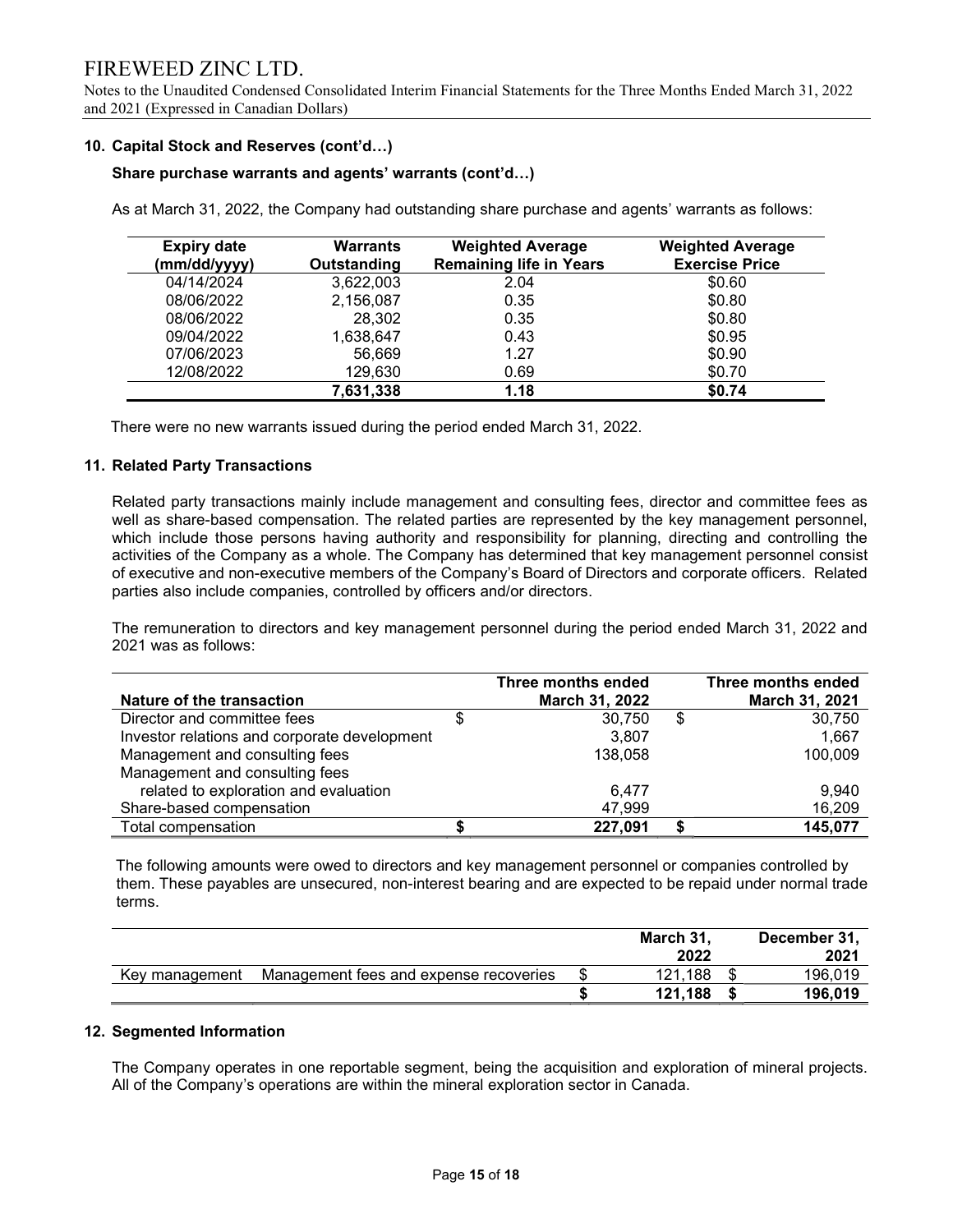Notes to the Unaudited Condensed Consolidated Interim Financial Statements for the Three Months Ended March 31, 2022 and 2021 (Expressed in Canadian Dollars)

# 13. Capital Management

The Company manages its capital structure and makes adjustments to it, based on the funds available to the Company, in order to support the acquisition and exploration of exploration and evaluation assets. In the management of capital, the Company includes components of shareholders' equity. The Board of Directors does not establish quantitative return on capital criteria for management, but rather relies on the expertise of the Company's management to sustain future development of the business. The properties in which the Company currently has an interest are in the exploration stage, as such the Company is dependent on external financing to fund activities. In order to carry out planned exploration and pay for administrative costs, the Company will spend its existing working capital and raise additional funds as needed. The Company may continue to assess new properties and seek to acquire an interest in additional properties if it feels there is sufficient geologic or economic potential and if it has or feels it can raise adequate financial resources to do so. The Company is not subject to any externally imposed capital requirements and there were no changes to management's approach to capital manager during the period ended March 31, 2022.

### 14. Financial Instruments and Risk Management

The Company has classified its financial instruments as follows:

#### Fair Value

Financial instruments measured at fair value are classified into one of three levels in the fair value hierarchy according to the relative reliability of the inputs used to estimate the fair values. The three levels of the fair value hierarchy are:

Level 1 – Unadjusted quoted prices in active markets for identical assets or liabilities;

- Level 2 Inputs other than quoted prices that are observable for the asset or liability either directly or indirectly; and
- Level 3 Inputs that are not based on observable market data.

The fair value of the Company's receivables, reclamation bond, loan payable and accounts payable and accrued liabilities, approximate carrying value, which is the amount recorded on the statements of financial position. The fair value of the Company's other financial instruments, cash, under the fair value hierarchy are based on level 1 quoted prices in active markets for identical assets and liabilities.

The Company's risk exposures and the impact on the Company's financial instruments are summarized below:

### Credit risk

Credit risk is the risk of loss associated with a counterparty's inability to fulfill its payment obligations. Receivables of \$56,251 consist of Goods and Services Tax ("GST") recoverable from the Federal Government of Canada. The Company believes its exposure to credit risk is equal to the carrying value of this balance. The Company has exposure to credit risk with respect to its cash as it places most of its cash in one financial institution in Canada. The Company believes its exposure is limited as it banks with a large Canadian institution.

### Liquidity risk

The Company's approach to managing liquidity risk is to ensure that it will have sufficient liquidity to meet liabilities when due. As at March 31, 2022, the Company had a cash balance of \$6,964,663 to settle current liabilities of \$581,325. The Company believes it has sufficient funds to meet its current liabilities as they become due.

The Company is dependent on obtaining regular financings in order to continue as a going concern. Despite previous success in acquiring these financings, there is no guarantee of obtaining future financings.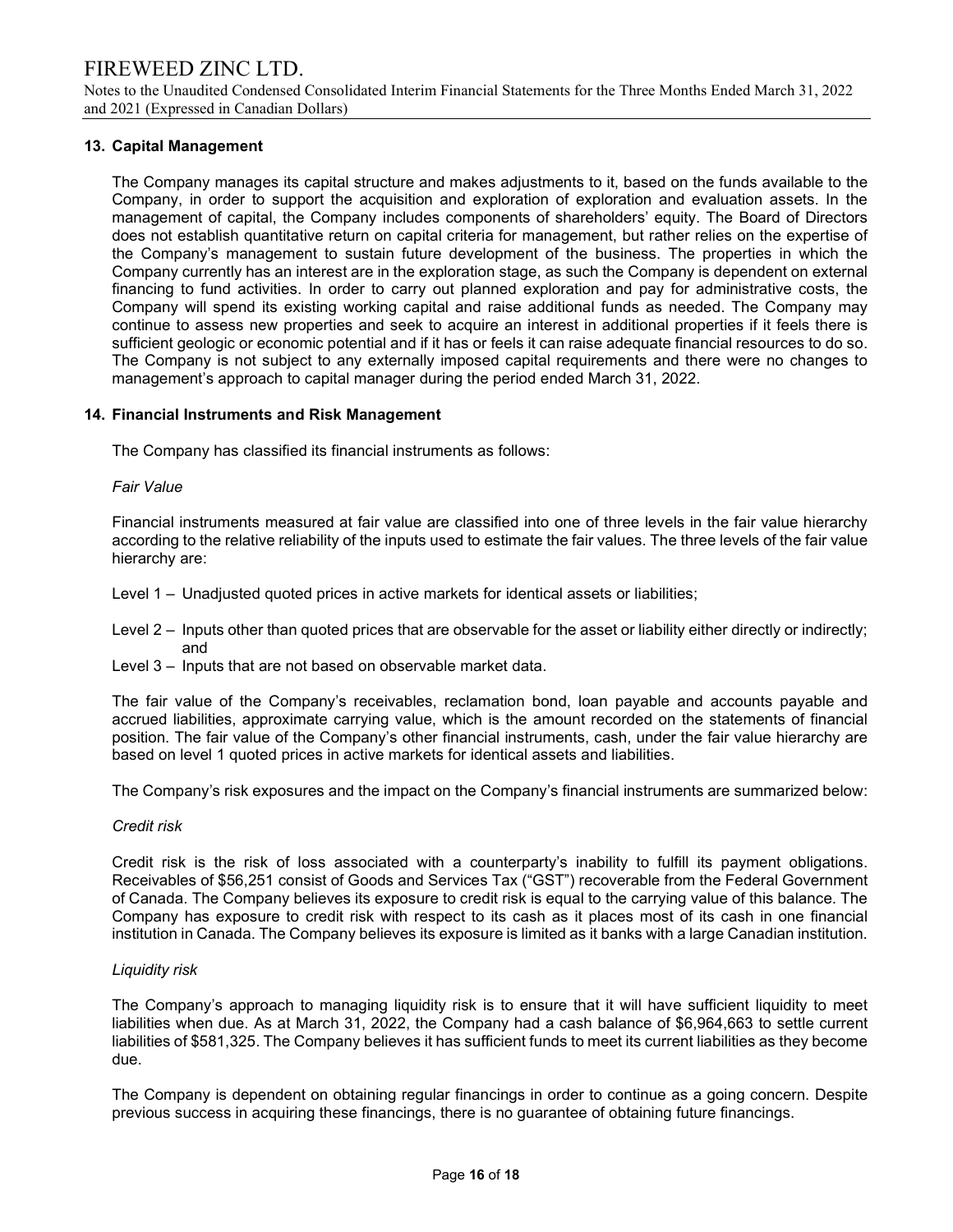Notes to the Unaudited Condensed Consolidated Interim Financial Statements for the Three Months Ended March 31, 2022 and 2021 (Expressed in Canadian Dollars)

# 14. Financial Instruments and Risk Management (cont'd…)

#### Interest rate risk

The interest rate risk is the risk that the fair value or future cash flows of a financial instrument will fluctuate because of changes in market interest rates. As at March 31, 2022, the Company is not exposed to significant interest rate risk.

#### Price risk

The Company is exposed to price risk with respect to commodity and equity prices. Equity price risk is defined as the potential adverse impact on the Company's earnings due to movements in individual equity prices or general movements in the level of the stock market. Commodity price risk is defined as the potential adverse impact on profit or loss and economic value due to commodity price movements and volatilities. The Company closely monitors commodity prices of resources, individual equity movements, and the stock market to determine the appropriate course of action to be taken by the Company.

#### Foreign currency risk

The Company operates predominately in Canada and is not exposed to any significant foreign currency risk.

#### 15. Commitment

On December 19, 2016, the Company granted but did not issue, 1,000,000 performance shares to each of four founders/directors for a total of 4,000,000 shares, in recognition of services to date and as incentive for continuing services in advancing the project and increasing shareholder value. Each founder/director will receive, upon request and confirmation, the following performance shares upon achievement of the following milestones:

| Number of<br>shares to be<br>issued | <b>Milestone</b>                                                                                                                                                                                                                                                                                           |
|-------------------------------------|------------------------------------------------------------------------------------------------------------------------------------------------------------------------------------------------------------------------------------------------------------------------------------------------------------|
| 300,000                             | Preparation of a positive preliminary economic assessment of the Tom and Jason zinc-<br>lead-silver deposits (or any part of this property thereof).                                                                                                                                                       |
| 300,000                             | Increasing the mineral resources contained within the Tom and Jason property by at<br>least 50% over the current stated mineral resources as stated in the 2007 Technical<br>Report by D. Rennie (either by additional tonnage or increased total zinc+lead+silver<br>content at similar or higher grade). |
| Balance <sup>(1)</sup>              | Preparation of a positive Pre-Feasibility Study of the Tom and Jason deposits (or any<br>part thereof).                                                                                                                                                                                                    |
| Balance <sup>(1)</sup>              | The effective disposition of greater than 50% of the Tom and Jason deposits or of the<br>Company, whether by way of sale, business combination, joint venture or other similar<br>form of transaction, demonstrating a value of at least \$10,000,000.                                                     |

(1) Balance of the 1,000,000 performance shares which have not been previously issued will be issued upon the achievement of either one or the other of these two milestones.

Under the terms of the performance shares agreement above, the Company issued 300,000 performance shares to a former director on May 14, 2020, following his resignation in April 2020.